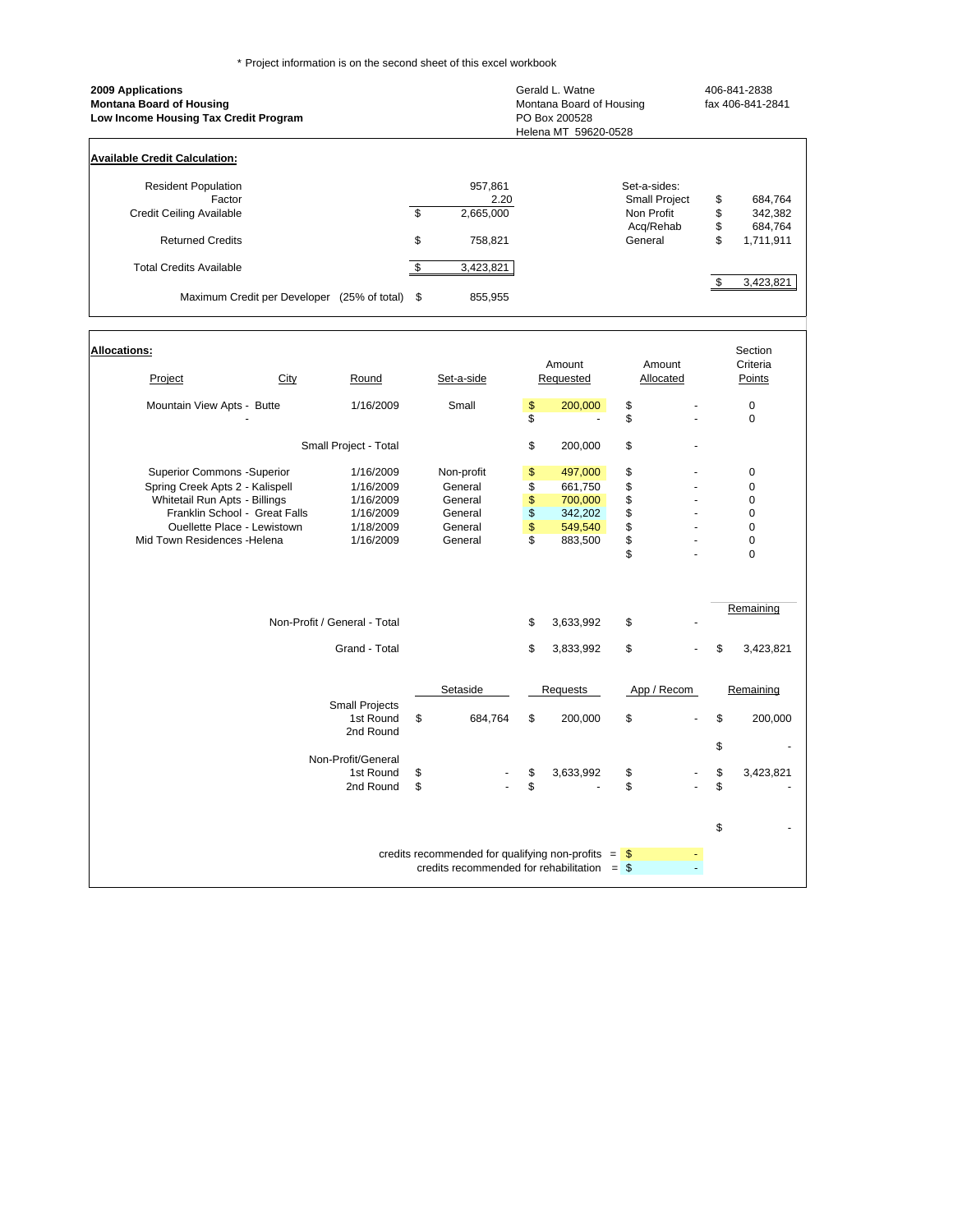| <b>Applications not Allocated</b> |                                      | Amount |                          |               |                              |           |  |  |  |  |  |
|-----------------------------------|--------------------------------------|--------|--------------------------|---------------|------------------------------|-----------|--|--|--|--|--|
|                                   |                                      |        | Requested                |               |                              | Points    |  |  |  |  |  |
|                                   |                                      |        |                          | \$            |                              | 0         |  |  |  |  |  |
|                                   |                                      |        |                          | $\frac{1}{3}$ |                              | 0         |  |  |  |  |  |
|                                   |                                      |        |                          |               |                              | 0         |  |  |  |  |  |
| ٠                                 | 1/18/2008                            | \$     |                          |               |                              | 0         |  |  |  |  |  |
| ٠                                 | 1/18/2008                            | \$     | $\overline{\phantom{a}}$ | \$            |                              | 0         |  |  |  |  |  |
|                                   | 1/18/2008                            | \$     | $\overline{\phantom{a}}$ |               |                              | 0         |  |  |  |  |  |
|                                   | 1/18/2008                            | \$     | $\overline{\phantom{a}}$ | \$            |                              | 0         |  |  |  |  |  |
|                                   | 1/18/2008                            | \$     | $\overline{\phantom{a}}$ |               |                              | $\pmb{0}$ |  |  |  |  |  |
|                                   | 1/18/2008                            | \$     |                          |               |                              | 0         |  |  |  |  |  |
| ٠                                 | 1/18/2008                            | \$     | $\overline{\phantom{a}}$ | \$\$          | $\qquad \qquad \blacksquare$ | $\pmb{0}$ |  |  |  |  |  |
|                                   |                                      |        |                          |               |                              |           |  |  |  |  |  |
|                                   | <b>Total Applications not Funded</b> | \$     |                          |               |                              |           |  |  |  |  |  |
|                                   |                                      |        |                          |               |                              |           |  |  |  |  |  |
| <b>Applications not Ranked</b>    |                                      |        |                          |               |                              |           |  |  |  |  |  |
| ٠                                 |                                      | \$     | ٠                        |               |                              |           |  |  |  |  |  |
| ۰                                 |                                      | \$     |                          |               |                              |           |  |  |  |  |  |
|                                   |                                      |        |                          |               |                              |           |  |  |  |  |  |
|                                   |                                      |        |                          |               |                              |           |  |  |  |  |  |
|                                   | <b>Total Applications not Ranked</b> | \$     |                          |               |                              |           |  |  |  |  |  |
|                                   | <b>Grand Total Credits Requested</b> | \$     | 3,833,992                |               |                              |           |  |  |  |  |  |
|                                   |                                      |        |                          |               |                              |           |  |  |  |  |  |

\* Project information is on the second sheet of this excel workbook

http://housing.mt.gov/Includes/BOH/Multifamily/[2009\_Tax\_Credit\_Projects\_applications.xls] Project Information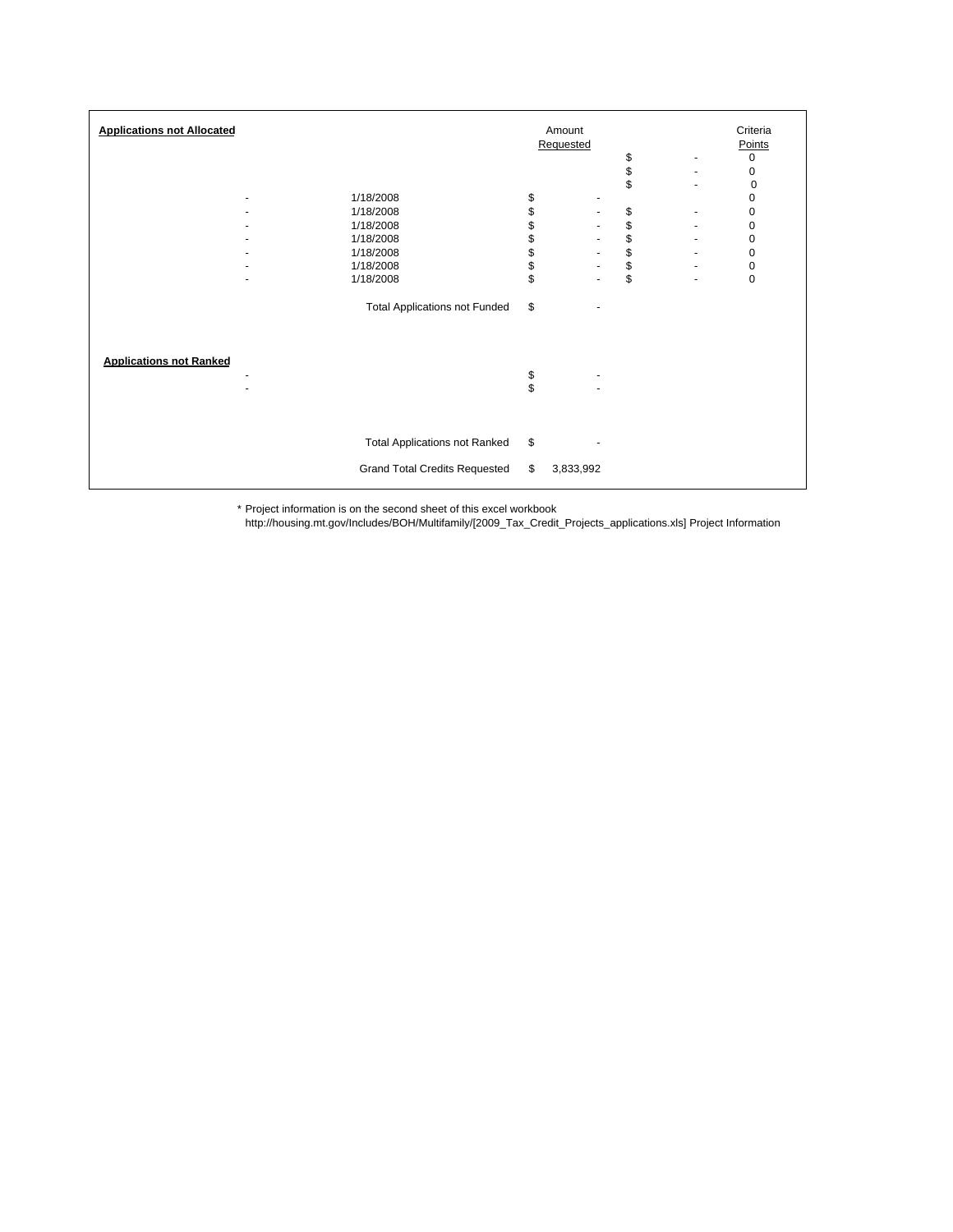## **Montana Board of Housing<br>Low Income Housing Tax Credit Program 2008 Projects** 03-Mar-09

## **Lousing Tax Credit Program Low Income Areas and the Credit Projects applications.**<br> **Low Interview Areas Areas Areas Areas Areas Areas Areas Areas Areas Areas Areas Areas Areas Areas Areas Areas Areas Areas Areas Areas**

| Submission<br>Deadline | Board<br>Mta Date | Project Name                    | Address                    |                    | Setaside   | Reservation<br>Fee Paid | Type of<br>Credits | <b>Total Project</b><br>Costs | Type of<br>Housing | Credit<br>Requested | Credit<br>Awarded | County        | Low Income Units:<br>Eff |    |  | Total # | 1-Bdrm 2-bdrm 3-bdrm 4-bdrm 5-bdrm Mgr of units Other Programs |
|------------------------|-------------------|---------------------------------|----------------------------|--------------------|------------|-------------------------|--------------------|-------------------------------|--------------------|---------------------|-------------------|---------------|--------------------------|----|--|---------|----------------------------------------------------------------|
| 1/16/2009              |                   | <b>Superior Commons</b>         | 310 Second Ave E           | Superior           | Non-Profit | ,455.00                 | New Constr         | 1,729,827                     | Family             | 497,000             |                   | Mineral       |                          |    |  |         |                                                                |
| 1/16/2009              |                   | Spring Creek Apartments 2       | 10 Apple Way Drive         | Kalispell          | Genera     | 9.926.00                | New Constr         | 6,528,589                     | Family             | 661,750             |                   | Flathead      |                          |    |  |         |                                                                |
| 1/16/2009              |                   | <b>Whitetail Run Apartments</b> | TBD Heights/Lake Elmo Area | Billinas           | Genera     | 10,500.00               | New Constr         | 277,918                       | Family             | 700,000             |                   | Yellowstone   |                          | 20 |  |         |                                                                |
| 1/16/2009              |                   | Mountain View Apts              | Curtis, Mercury & Ohio Sts | Butte              | Small      | 3,000.00                | New Constr         | 2,012,267                     | Family             | 200,000             |                   | Silver Bow    |                          |    |  | 11      |                                                                |
| 1/16/2009              |                   | Franklin School                 | 820 First Avenue SW        | <b>Great Falls</b> | Genera     | 5,133.03                | Aca/Rehab          | 3,976,200                     | Family             | 342,202             |                   | Cascade       |                          |    |  |         |                                                                |
| 1/16/2009              |                   | Ouellette Place                 | TBA St Joseph Dr           | Lewistown          | Non-Profit | 8,243.10                | Aca/Rehab/New      | 5,432,616                     | Family             | 549,540             |                   | Fergus        |                          | 14 |  |         | HOME                                                           |
| 1/16/2009              |                   | Mid-Town Residences             | 1200 Boulder Ave           | Helena             | Genera     | 13,252.50               | New Constr         | 8,512,186                     | Family             | 883,500             |                   | Lewis & Clark |                          |    |  | 20      |                                                                |
|                        |                   | <b>GRAND TOTALS</b>             |                            |                    |            | 44.257.13               |                    | 29,957,417                    |                    | 3,833,992           |                   |               |                          |    |  | 184     |                                                                |

Not Funded